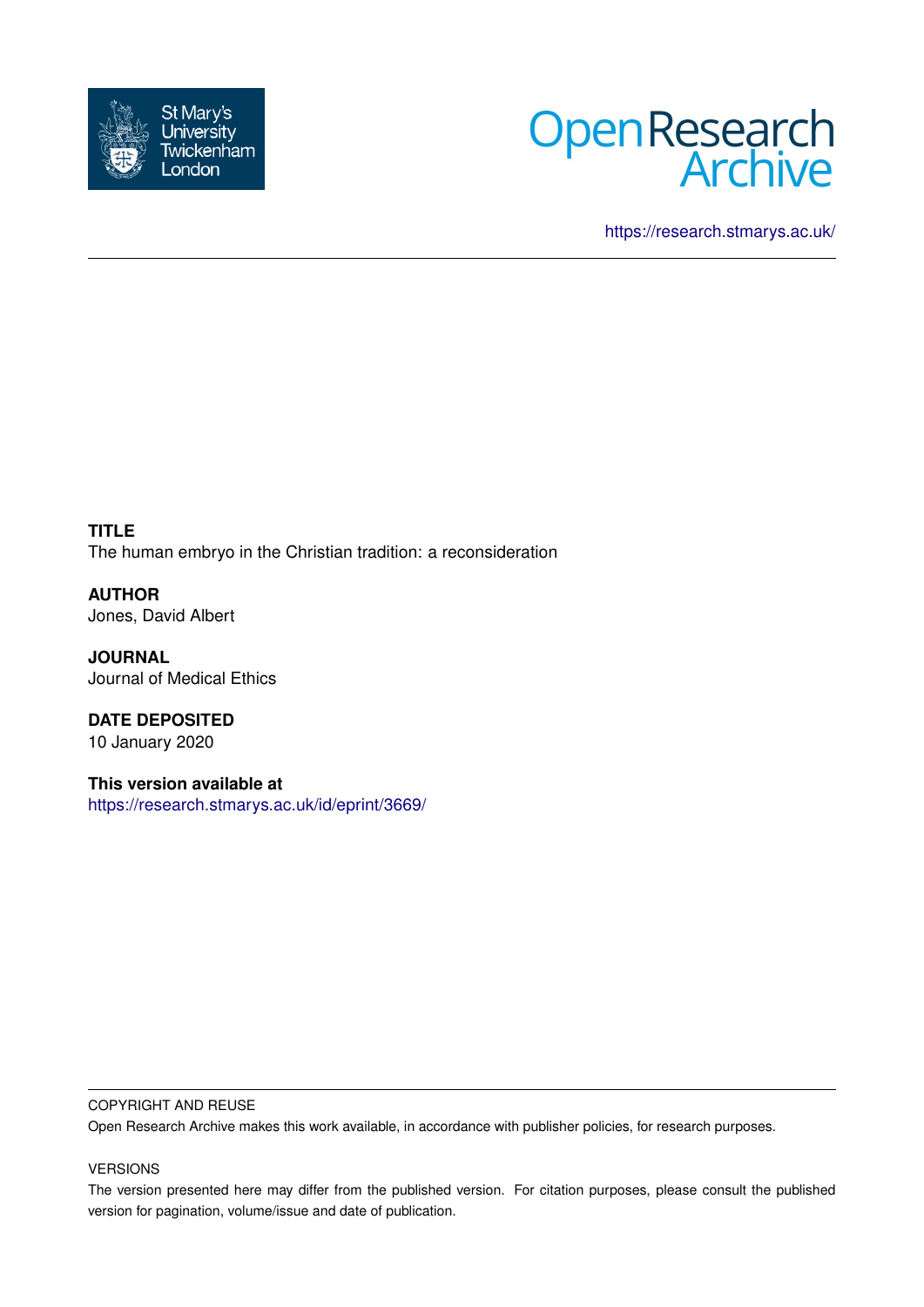# **The human embryo in the Christian tradition: a reconsideration**

Dr David Albert Jones, Senior Lecturer in Bioethics.

#### *Summary*

*Recent claims that the Christian tradition justifies destructive research on human embryos have drawn upon an article by the late Professor Gordon Dunstan which appeared in this journal in 1984. Despite its undoubted influence, this article was flawed and seriously misrepresented the tradition of Christian reflection on the moral status of the human embryo.* 

## **Recent mistaken claims concerning the Christian tradition**

In January 2001, the Anglican Bishop of Oxford claimed that destructive embryo research was consistent with traditional Christian thinking on the moral status of the embryo:

I should like to suggest that it was only in the  $19<sup>th</sup>$  century that the [Roman] Catholic] position became firmed up. Earlier Christian thought on this subject indicates an awareness of a developing reality, with developing rights as we would put it.[1]

The Bishop was subsequently appointed Chair of the House of Lords Select Committee on Stem Cell Research, which conducted the most significant parliamentary review of embryo experimentation since the Warnock committee which reported in 1984.

The Bishop's argument was based on an article by Professor Gordon Dunstan. This article was written as a submission to the Warnock committee and was published in 1984 in this journal.[2] Dunstan asserted:

The claim to absolute protection for the human embryo 'from the beginning' is a novelty in the Western, Christian and specifically Roman Catholic moral traditions. It is virtually a creation of the later nineteenth century, a little over a century ago; and that is a novelty indeed as traditions go.[3]

The article also influenced the Anglican Primate of Australia, who published a defence of embryo research in April 2002.[4] Dunstan's article continues to feature in the stem cell debate, being recommended, for example, on the website of *The International Society for Stem Cell Research*.[5]

There are many arguments at play in the contemporary debate over the ethics of embryonic stem cell research. The aim of the present paper is to focus on the particular argument presented by Dunstan in his 1984 article and reiterated in 1988.[6] This paper will argue that Dunstan's article is flawed and misleading.

## **The "***catena* **of evidences"**[7]

Dunstan draws on a range of sources spanning three thousand years of moral reflection. These include two greatly respected works of Catholic scholarship,[8] five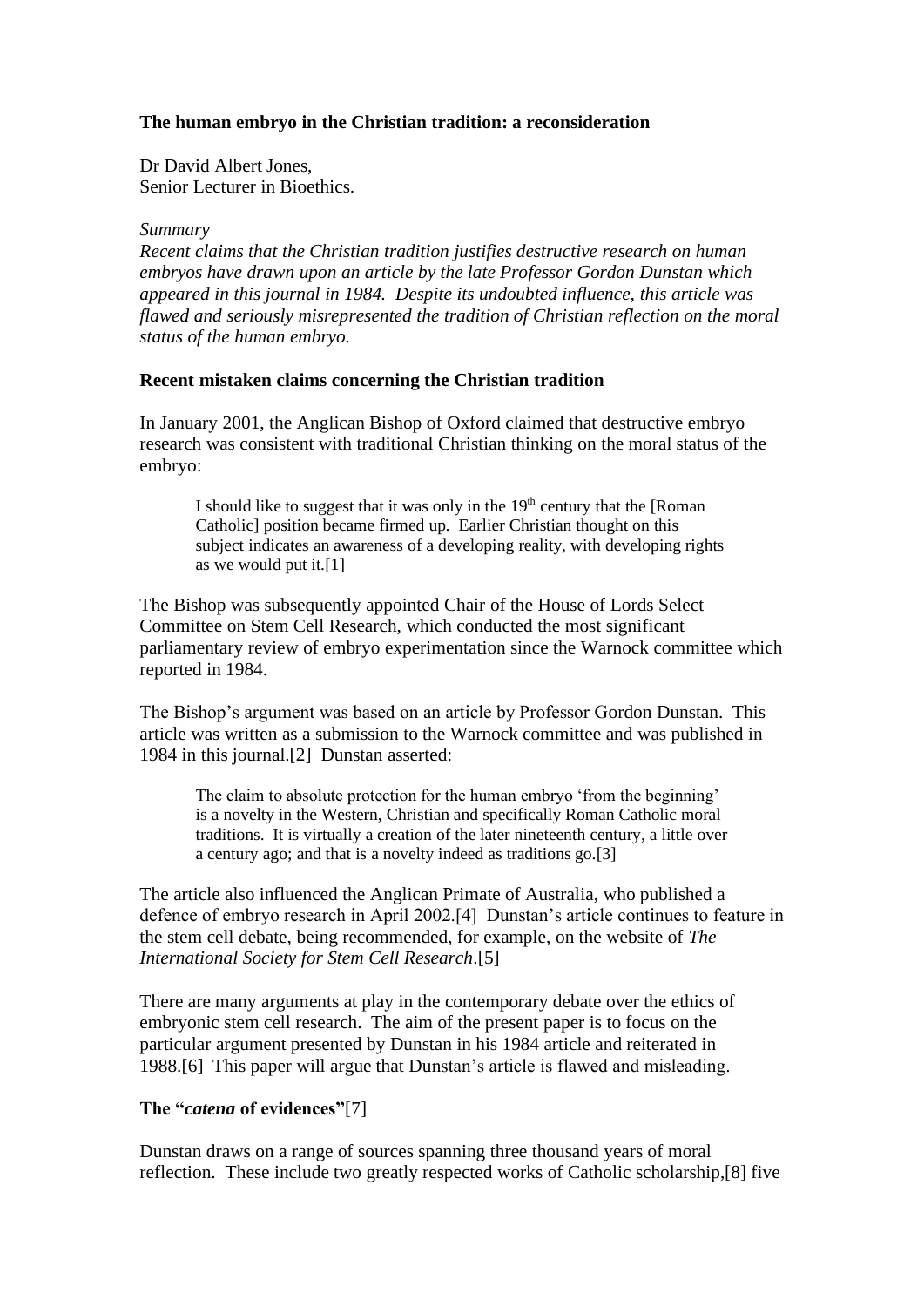ancient near eastern law codes,[9] two ancient embryologists,[10] four representatives of the early Church,[11] three Celtic penitentials,[12] three English lawyers,[13] one Tudor physician,[14] the greatest of all medieval poets,[15] five Catholic moral theologians,[16] and no fewer than five popes.[17]

These writers are said to reflect a single coherent moral tradition that "attempted to grade the protection accorded to the nascent human being according to the stages of its development". The article presents Pius IX as the one who effectively abandoned the tradition when, in 1869, he extended the penalty of excommunication to all abortions "without distinction… as to the gestational age of the fetus".

Dunstan acknowledges three "apparent dissentients" to the tradition he claimed was dominant: Tertullian, who is discounted with relative ease as he was "by no means accounted orthodox"; Basil the Great, whose weight is counterbalanced by that of his own brother, Gregory of Nyssa; and Pope Sixtus V who in 1588 "summarily abolished the tradition" only for it to be reaffirmed in 1591 by "the next pope, Pius IX".[18] Having considered these three alleged exceptions, Dunstan confidently claims that the tradition according the embryo the moral status of a human being from the beginning of its development is "virtually a creation of the later nineteenth century".

At first glance, Dunstan appears to have produced a persuasive case that the Christian tradition has only relatively recently accorded absolute respect to the early embryo. However, his case is much weaker than it first appears. Dunstan omits important authorities, relies on flawed sources, and fails to distinguish between divergent categories.

## **Troubling omissions**

Professor Dunstan describes Tertullian as a "dissentient" for his view that "to deny birth is to hasten homicide"[19] but he omits to cite any other figure from the first three centuries of Christianity to show that Tertullian's view was unorthodox. In fact, the first generations of Christians, as represented by *The Didache*, *The letter of Barnabas*, Athenagoras and Municius Felix, universally characterised abortion as *homicide*.<sup>[20]</sup> Their extension of care to the youngest and weakest was in conscious opposition to the prevalent pagan acceptance of abortion and infanticide.[21] Far from adopting a "graded" view, all witnesses to the early Christian tradition reject abortion without distinction as to stage of development of the embryo.

Basil the Great is also described as a "dissentient", but again Dunstan omits consideration of the particular tradition to which he belongs. Basil was the first Christian canonist to consider a distinction between the "formed" and the "unformed" embryo and, as Dunstan acknowledges, Basil decisively rejected it. In this he was wholly in conformity with dominant tradition of church legislation in the first millennium (Elvira (305); Ancyra (314); Basil (375); Lerida (524); Braga (527); Trullo (692); Mainz (847)), which treated abortion as homicide without distinction as to the stage of development of the embryo.[22]

The article contrasts Basil's view with that of his brother, Gregory of Nyssa who once asserted that it is "not… possible to style the unformed embryo a human being, but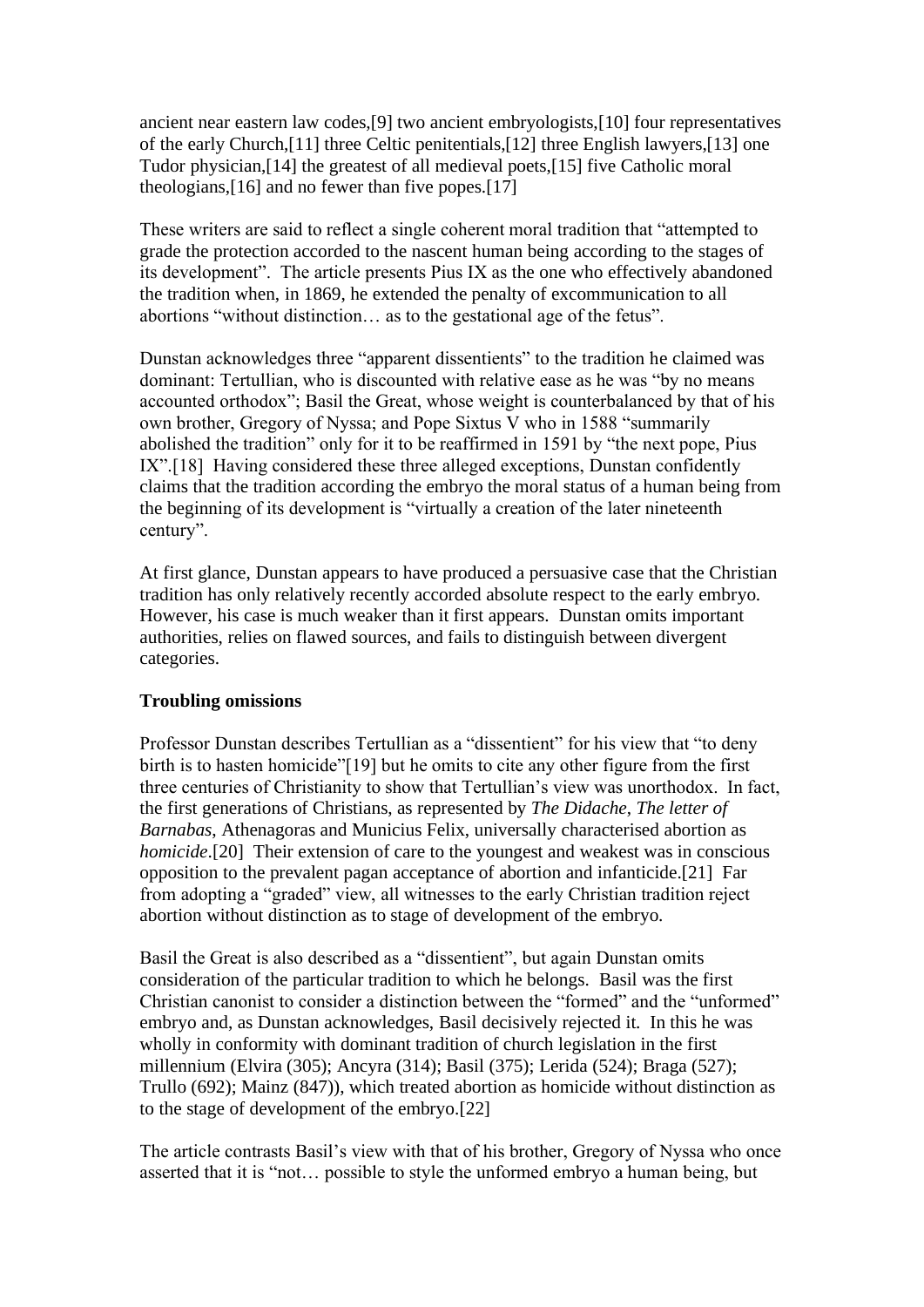only a potential one".[23] However, this quotation does not refer to a gradation *within* pregnancy between the formed and unformed embryo but to a distinction between the born and the unborn child. It is from a highly polemical work in which Gregory's characterisation of the unborn is distorted by his desire to criticise the unorthodox beliefs of some Christians in Macedonia. He denied that these Christians were properly baptized and derided them as unformed and "unborn". Nevertheless, when Gregory addressed the subject directly, he argued that the unborn child possesses a spiritual soul from conception.[24] Far from contradicting Basil's view, Gregory's account of ensoulment strengthens the case for treating abortion as homicide irrespective of the embryo's stage of development.

Professor Dunstan confesses that he "has not pursued the question" whether Basil's judgement persisted in the Greek Churches. This is a rather glaring omission. In fact the Eastern Churches never embraced the "graded" view that Dunstan presents as *the* Christian tradition until the nineteenth century.

Dunstan presents Pius IX in 1869 as breaking with received Christian tradition in a desperate attempt to oppose an alleged increase in abortion in the nineteenth century. What is omitted from this picture, among other things, is the revival in the West of the early Christian belief that the spiritual soul is infused at conception. In the sixteenth century both Calvin and Luther came to believe that the soul is present in the embryo from conception.[25] In 1621 this belief was advocated within the Catholic tradition by Paolo Zacchia, who was later appointed physician to Innocent X.[26] The view that the soul is present from conception seemed to find further support in a series of scientific discoveries. In 1672 egg follicles were observed under the microscope. In 1677 spermatozoa were observed in the semen. Biologists in the modern era understand the development of the embryo as a continuous process with fertilization – the fusion of egg and sperm – marking the beginning of a new living being. Dunstan fails to register these relevant advances in biological understanding and, significantly, he cites no medical authors between 1577 and the present.

What Professor Dunstan represents as a "novelty" actually represents the earliest Christian tradition as maintained by the Churches of the East and as revived in the West during the Reformation. The re-emergence of the early Christian view within the Roman Catholic tradition was the result of the demise of ancient Greek biology in the wake of scientific discoveries in the seventeenth century. The belief that the early embryo deserves the protection due to a human being can hardly, therefore, be dismissed as "virtually an invention of the late nineteenth century".

## **Flawed authorities**

As well as omitting significant portions of the tradition, Dunstan's case is also flawed in that the authors he quotes with approval relied heavily upon ideas and authorities that are no longer credible. For example, Dunstan emphasises the importance of a passage in one particular Greek translation of the Bible (the 'Septuagint' translation) which introduced the formed/unformed distinction into the Christian tradition:

And if two men are fighting and strike a pregnant woman and her infant departs *not fully formed*, he shall be forced to pay a fine: according to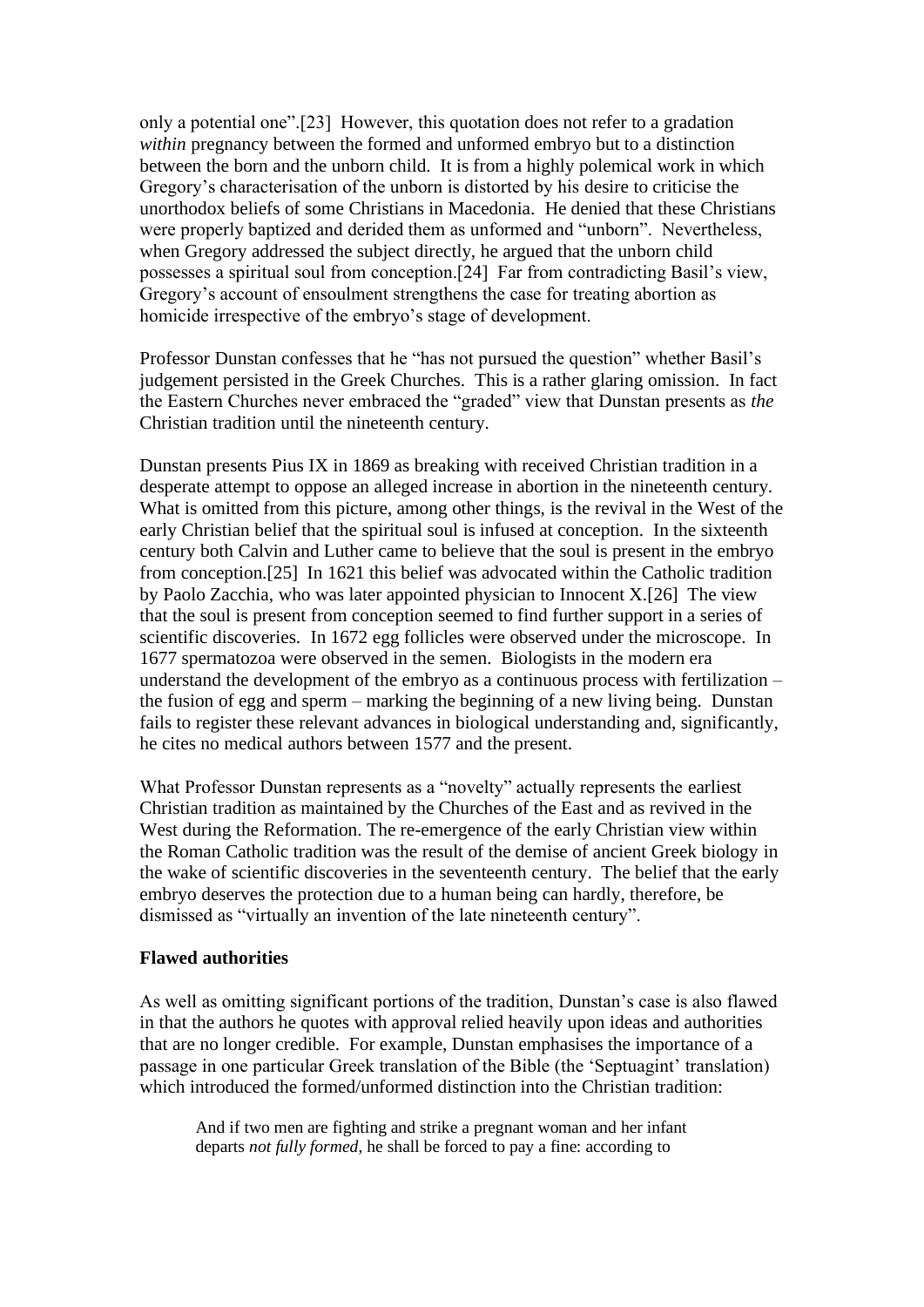whatever the woman's husband shall lay upon him, he shall give with what is fitting. But if it is *fully formed*, he shall give life for life… (Exodus 21:22-23 from the Septuagint translation)

However, Dunstan admits that this translation marks a "significant departure" from the original Hebrew of the passage. The original Hebrew text contains no reference to formed or unformed, but distinguishes penalties according to whether the departure of the infant from the womb results in "serious harm". The Septuagint version of this passage is thus a *mis*translation, shaped not by the underlying Hebrew but by what Dunstan acknowledges is "an outmoded" Greek embryology.[27]

This unfortunate mistranslation had an extensive influence on later writers. Dunstan quotes a passage from Augustine to the effect that killing an unformed embryo is not homicide:

If what is brought forth is unformed but at this stage some sort of living, shapeless thing, then the law of homicide would not apply, for it could not be said that there was a living soul in that body, for it lacks sense, if it be such as is not yet formed and therefore not yet endowed with sense.[28]

Nevertheless, Augustine's attitude is more ambiguous than it might seem and this becomes evident if we examine this passage more closely. This is made difficult because, unaccountably and without warning the reader, Dunstan has deleted a whole line from the middle of the passage. After "living, shapeless thing" Augustine adds the qualification "since the great question of the soul is not to be rushed into rashly with a thoughtless opinion". This raises the issue of the origin of the soul, a question which Augustine discusses in many of his writings. Augustine remained open to the view that the soul was generated by the parents, as this seemed to explain the inheritance of original sin. This view implies that the soul is present from conception. By deleting the line Dunstan conceals the fact that Augustine's account of the origin of soul is in tension with the rest of this passage. Indeed, earlier in the article Dunstan explicitly acknowledges that the view that the soul is given by the parents, as Tertullian held, "add[s] importance to the early embryo".[29]

If Augustine is keen to resist the "rash" or "thoughtless" rejection of the presence of the soul in the early embryo, why does he state that abortion of an unformed embryo is not homicide? He says this because he is constrained by a translation of Scripture which applies the punishment "life for life" only for abortion of a formed infant. Seeking some way of resolving this tension, Augustine suggests that, while the soul may be present in the unformed embryo, it would not yet be a "living soul" (*anima viva*) because it would not be endowed with sense. This explanation is hardly satisfying. If there is a soul in the unformed embryo then, even if it is dormant, it is surely alive. Augustine struggles and fails to make sense of a text that we now know to be a mistranslation. Apart from commenting on this one text he never suggested that the embryo was less than fully human. In particular, he continued to think that the soul might be generated by the parents and, thus, might be present in the embryo from conception.[30]

In the thirteenth century, the doctrine of "delayed ensoulment" became prevalent among Western Christians not only because of the Septuagint but also through the direct influence of the biological works of Aristotle. Aristotle stated that the body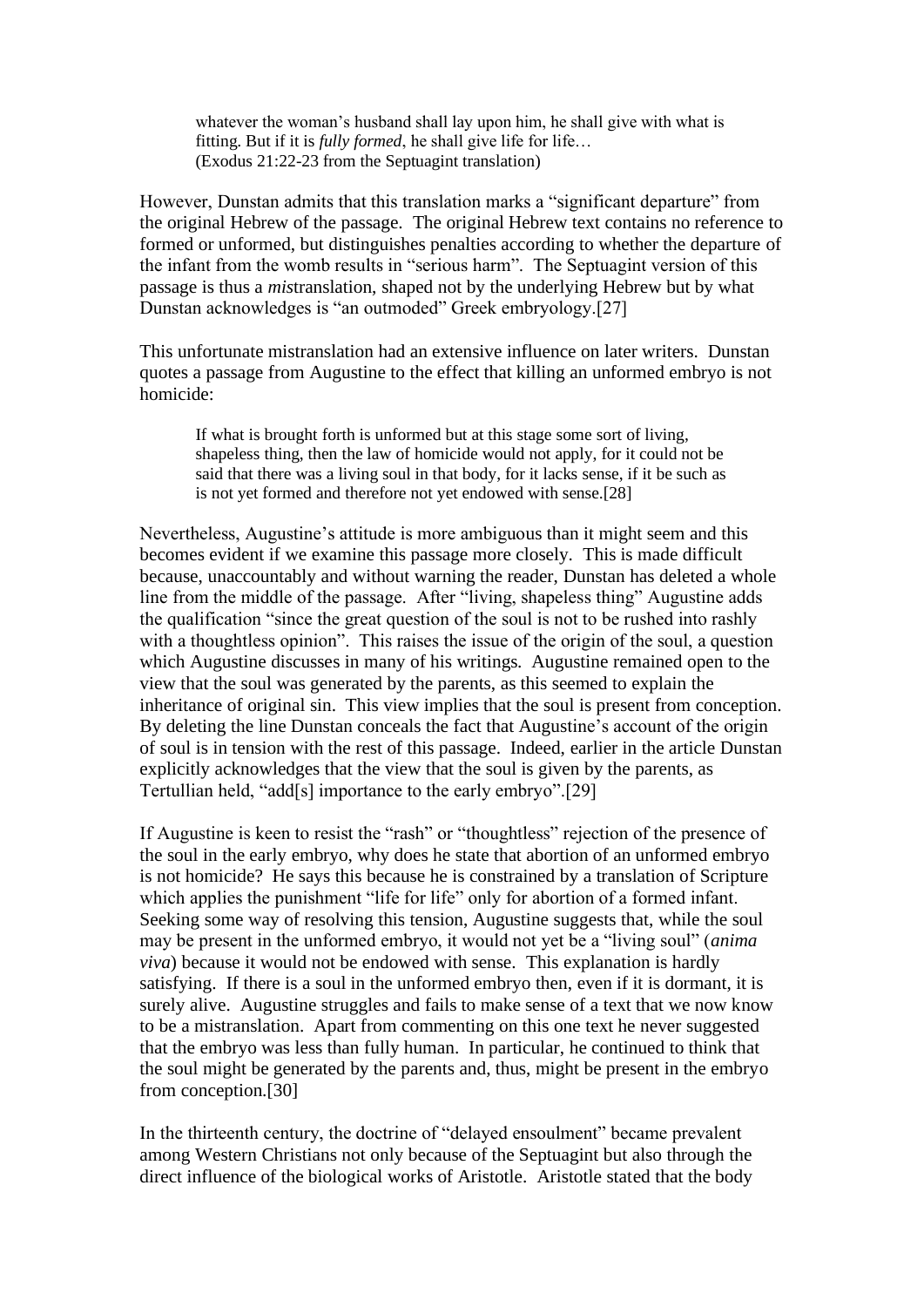was formed at forty days after conception for males and at ninety days for females.[31] Many Christians inferred that ensoulment happened at this point. One prominent example is Thomas Aquinas. Dunstan provides six quotations where Aquinas affirms delayed ensoulment, of which three explicitly mention Aristotle. These references inevitably raise the question whether Aquinas's conclusions were reliant upon Aristotle's biology, and, if so, what weight can be given to them in a modern context. For example, Aquinas took from Aristotle the belief that the embryo was shaped by the power of the male parent acting through vital spirits in the seed.

The formation of the body is caused by the generative power, not of that which is generated [the embryo], but of the father generating from seed.[32]

For Aquinas, the power of something follows from its nature. If the power to develop into a man were inherent in the embryo then it would already possess a human nature. However, in the light of modern genetics, it is undeniable that the power of development is inherent in the embryo. The embryo is shaped, not by the father acting at a distance, but by the embryo's own genetic nature. Thus, if we apply Aquinas's principles to modern biology, it seems that the embryo must possess a human nature, and hence a human soul, from fertilisation.

The "graded" view that Dunstan finds in Augustine and Aquinas can be traced directly to the regrettable influence of a mistranslation of Scripture and to an erroneous ancient biology. Where significant thinkers from the past such as these relied on mistaken authorities we cannot give much credence to their particular conclusions. However, we can still profit by considering their general method and approach in combining the best available scientific knowledge with enduring philosophical and ethical principles. It is noteworthy that, even though they were influenced by the Septuagint and by Aristotle's biology, other elements in the thought of Augustine and Aquinas suggest that the embryo possesses a spiritual soul from conception.[33][34][35]

#### **Confused distinctions**

A final flaw in Dunstan's article is that it confuses different theological, legal and moral categories and, on the basis of this, supposes that various writers would support actions which in fact they explicitly rejected. For example, Dunstan cites an important legal decision of Innocent III which introduced the ensouled/not-ensouled distinction into Western canon law. However, it is important to note that this decision was narrowly concerned with the technical question of irregularity: whether a monk whose actions inadvertently caused a miscarriage should be barred from becoming a cleric. With respect to penance, early abortion was regarded as *homicide*. This is made clear in a passage of Raymond de Penafort quoted in the article.

If however [the embryo] is not ensouled, [abortion] is not said to be homicide so far as concerns irregularity, but it is *accounted homicide* in regard to penance.[36]

Penance is the expression of sorrow for sin, and the level of penance expresses the moral seriousness of the sin. Thus, in the middle ages, causing abortion was morally equated with homicide whatever the stage of development of the embryo. Medieval Christians who believed that the unformed embryo was not yet a human being did not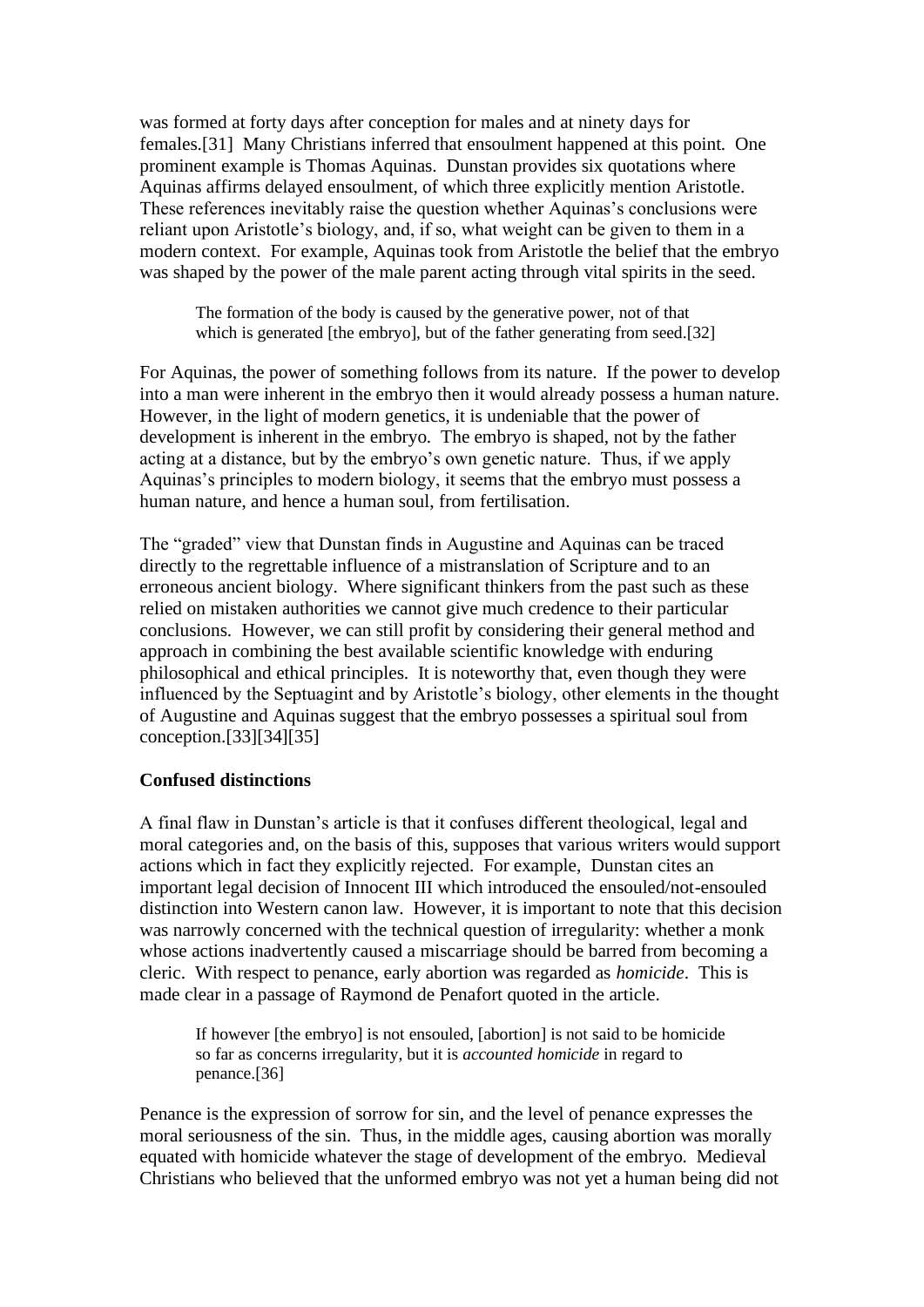accord it the status of an irrational animal. They saw the early embryo as an already living creature whom God was preparing to receive a spiritual soul. This approach is evident, for example, in the writings of Bonaventure (d. 1274), who stated that destroying an embryo before ensoulment constitutes homicide, not according to the definition of homicide (*ratione homicidii*) but according to the malice of homicide (*maleficii*).[37] Since the seventeenth century Catholic theologians have increasingly come to think that the soul is present from the beginning of development. However, interestingly, even the most recent official teaching has shied away from defining this as a matter of doctrine. Rather, what has been emphasised throughout Christian history is that the embryo should be *treated as* a person.[38]

Dunstan asserts that in 1588, Pope Sixtus V "summarily abolished the tradition which attached culpability to the development of the fetus". However, as noted above, the tradition prior to this point did not invoke the stage of development of the embryo to determine the *penance* for abortion and hence its moral culpability. It was Pope Gregory XIV in 1591 who introduced the relative novelty of using ensoulment to determine canonical penance on abortion, though he still maintained that abortion before this point was a grave sin. When the law was amended by Pius IX in 1869, it was in fact brought closer to what it had been in the time of Raymond of Penaforte.

It is essential to note that none of the canon-legal changes of the last thousand years invoked the stage of development to determine whether the embryo should be protected. Deliberate and direct destruction of the embryo was always viewed as a grave offence. Thus those elements from the tradition, identified by Dunstan, which support taking embryo destruction as a less serious crime than homicide nevertheless give no precedent for the approval, sanctioning or actively facilitating of embryo destruction. As licensing destructive research on human embryos for the sake of medical progress involves just such positive approval it cannot be justified, or at least not on the basis of the Christian tradition.

In summary,

- ❑ The earliest Christian witnesses and the Churches of the East generally regard the destruction of the human embryo as homicide.
- ❑ Belief in "delayed ensoulment" among medieval Western Christians was founded on a mistranslation of Scripture and on an outmoded embryology.
- ❑ Even when delayed ensoulment was believed, Christians continued to extend moral and legal protection to the human embryo from the beginning.

All the authorities cited by Professor Dunstan in favour of embryo research in fact regarded the deliberate destruction of the early embryo as homicide or as something at least analogous to homicide. None sanctioned the intentional destruction of unborn lives at any state of development. Dunstan's thesis that the Christian tradition lends support to destructive research on early human embryos simply turns history on its head! While it is regrettable that this fallacy has been uncritically restated by the Bishop of Oxford and by the Primate of Australia, it is encouraging to see it squarely contradicted by the Archbishop of Canterbury, among others.[39]

# **References**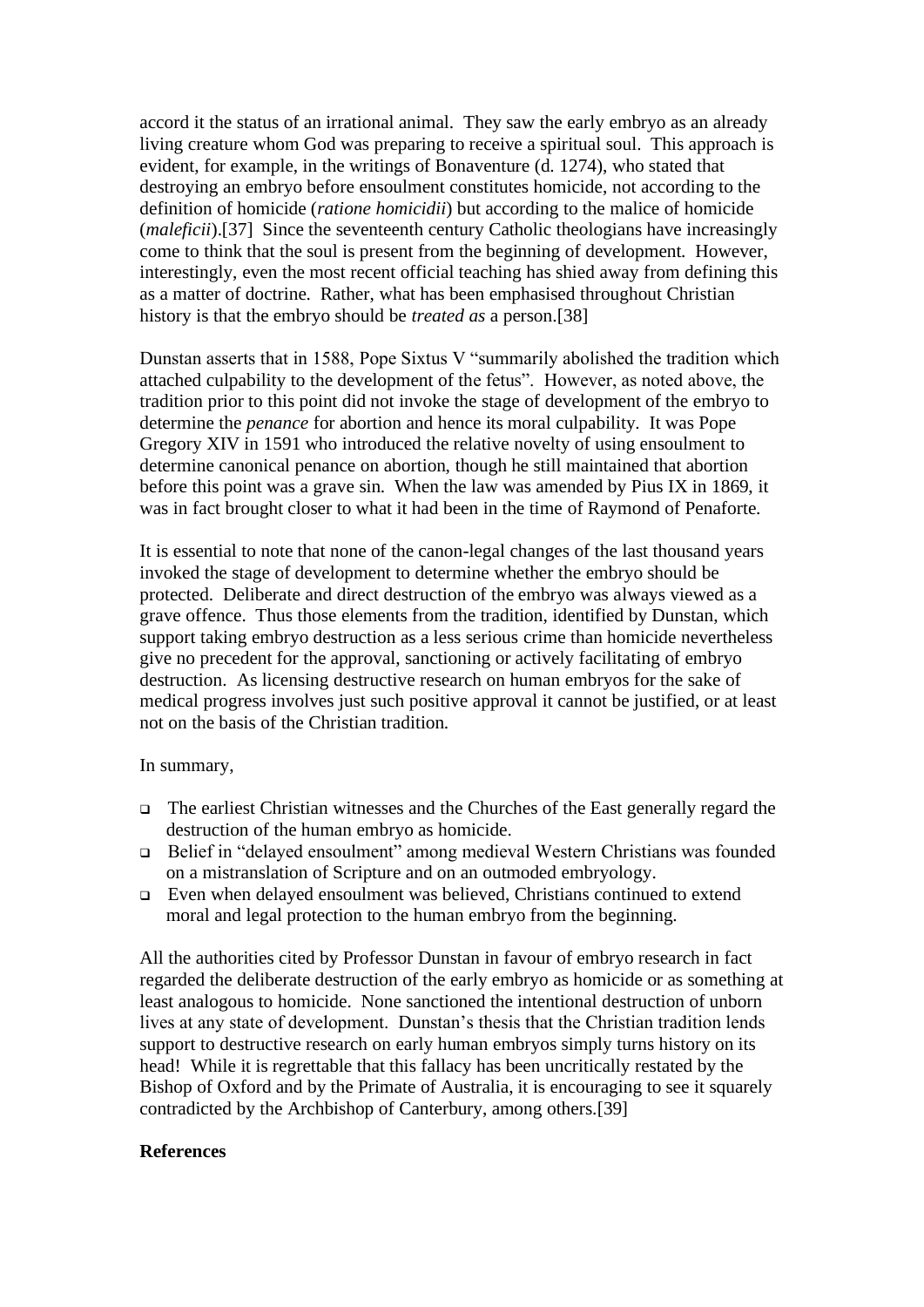1 Hansard Vol.621, No.16, col.35-37.

2 Dunstan GR. The moral status of the human embryo: a tradition recalled. *J Med Ethics* 1984;**1**:38-44.

3 See reference [2] p.38.

4 Carnley, P Such is Life. *The Bulletin* 2002;April16:36-38.

5 <http://www.isscr.org/scientists/ethics.htm> (visited 9 March 2005).

6 Dunstan GR. The human embryo in the Western moral tradition. In Dunstan GR, Sellars MJ, eds. *The status of the human embryo*. London: King Edwards Hospital Fund 1988:50. The criticisms of the present paper apply equally to both versions.

7 See reference [2] p.39.

8 *Dictionnaire de theologie catholique* and *Dictionnaire de droit canonique*.

9 Babylonian, Assyrian, Hittite and Hebrew and Greek versions of Exodus 21:22.

10 Hippocrates and Aristotle.

11 Tertullian, Basil the Great, Gregory of Nyssa and Augustine of Hippo.

12 Bigotian, Hibernian and Old Irish.

13 Henry of Bracton, Blackstone and Coke.

14 Thomas Vicary.

15 Dante Alighieri.

16 Raymond de Penafort, Thomas Aquinas, Cornelius a Lapide, John de Lugo, Alphonsus Liguori and Aertynus.

17 Innocent III, Sixtus V, Gregory XIV, Pius IX and Leo XIII.

18 See reference [2] p.42. The date is correct but it was neither "the next pope" nor "Pius IX" but Gregory XIV the next-but-one pope (after Urban VII).

19 Tertullian *Apologia* 9.8, see reference [2] p.39.

20 Gorman MJ. *Abortion & the early church: Christian, Jewish & pagan attitudes in the Greco-Roman world*. New York: Paulist Press 1982:47-62.

21 Carrick P. *Medical Ethics in the Ancient World*. Washington DC: Georgetown University Press 2001:117-146.

22 Jones DA. *The soul of the embryo*. London: Continuum 2004:62-65.